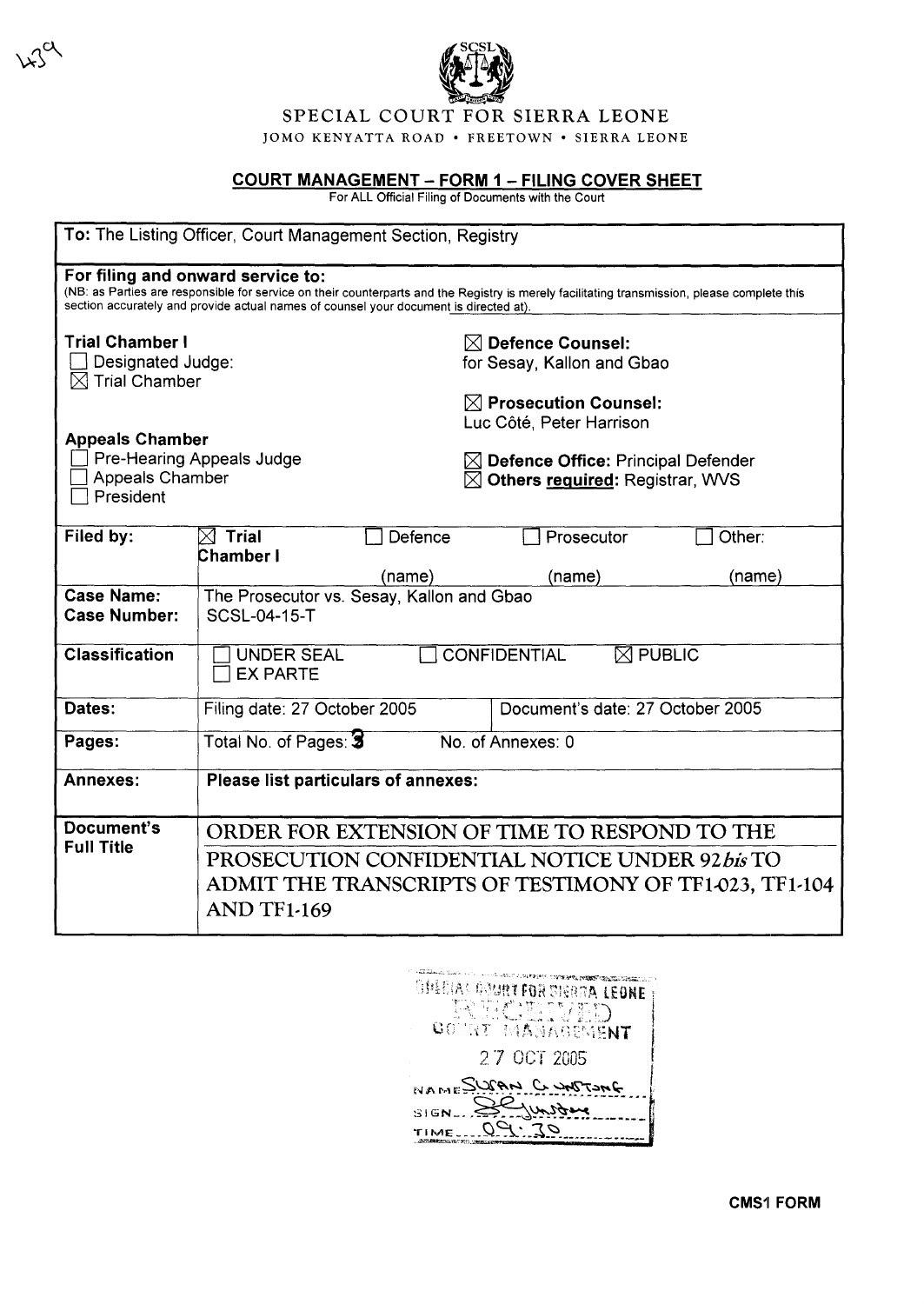$5C5L - 94 - 15-1$  $C \setminus C$   $C \setminus C$   $C \setminus C$   $C \setminus C$   $C \setminus C$ 

 $\mathscr{U}$ - $\mathscr{H}$ - $\mathscr{V}$ 

## SPECIAL COURT FOR SIERRA LEONE

JOMO KENYATTA ROAD· FREETOWN· SIERRA LEONE PHONE: +1 212 963 9915 Extension: 1787000 or +390831257000 or +232 22 295995 FAX: Extension: 178 7001 or +39 0831 257001 Extension: 174 6996 or +232 22 295996

## TRIAL CHAMBER I

| Hon. Justice Pierre Boutet, Presiding Judge<br>Hon. Justice Bankole Thompson<br>Hon. Justice Benjamin Mutanga Itoe |  |
|--------------------------------------------------------------------------------------------------------------------|--|
| Mr. Lovemore Green Munlo                                                                                           |  |
| $27th$ of October 2005                                                                                             |  |
|                                                                                                                    |  |

PROSECUTOR Against ISSA HASSAN SESAY MORRIS KALLON AUGUSTINE GBAO (Case No. SCSL-04-15-T)

# ORDER FOR EXTENSION OF TIME TO RESPOND TO THE PROSECUTION CONFIDENTIAL NOTICE UNDER *92bis* TO ADMIT THE TRANSCRIPTS OF TESTIMONY OF TFl-023, TFI-I04 AND TFl-169

## Office of the Prosecutor:

Luc Côté Peter Harrison

| <b>COLLECTION</b><br>SPICIAL COURT FOR SHIUGH (ND                                           |
|---------------------------------------------------------------------------------------------|
| $\mathbb{R}^{N\times N}$<br>- 53<br>a Col<br>$\mathbb{C}$ and $\mathbb{C}$ and $\mathbb{C}$ |
| 27 GCT 2005                                                                                 |
|                                                                                             |
|                                                                                             |
|                                                                                             |

## Defence Counsel for Issa Hassan Sesay:

Wayne Jordash Sareta Ashraph

Defence Counsel for Morris Kallon: Shekou Touray Melron Nicol-Wilson

Defence Counsel for Augustine Gbao Andreas O'Shea John Cammegh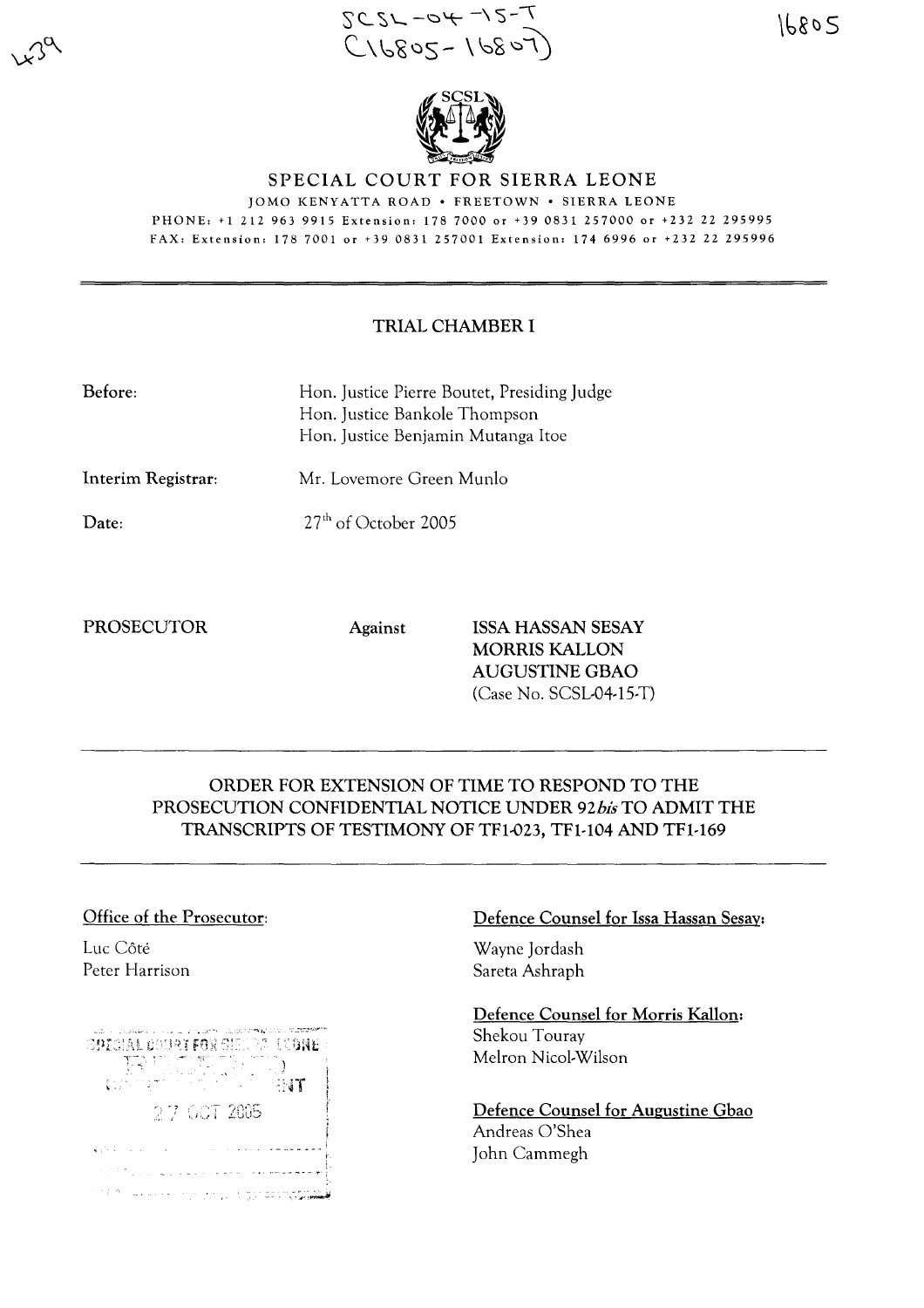**TRIAL CHAMBER I** ("Chamber") of the Special Court for Sierra Leone ("Special Court") composed of Hon. Justice Pierre Boutet, Presiding Judge, Hon. Justice Bankole Thompson, and Hon. Justice Benjamin Mutanga Itoe;

**NOTING** the "Confidential Prosecution Notice Under Rule *92bis* to Admit the Transcripts of Testimony of TF1-023, TF1-104 and TF1-169" filed by the Office of the Prosecutor ("Prosecution") on the 25<sup>th</sup> of October 2005 ("Notice");<sup>1</sup>

**SEIZED OF** the "Application for Extension of Time to Respond to the Prosecution Notice Under Rule 92bis to Admit the Transcripts of Testimony of TF1-023, TF1-104 and TFl-169" also filed on the 26<sup>th</sup> of October 2005 ("Application") by Counsel for the Accused Issa Hassan Sesay ("Defence");

**NOTING** the Response to the Application filed by the Prosecution on the 26<sup>th</sup> of October 2005;

**CONSIDERING** that Rule *92bis(C)* of the Rules of Procedure and Evidence ("Rules") provides that objections to a Notice provided under this Rule "must be submitted within 5 days";

**CONSIDERING** that the Application requests an extension of time to respond to the Prosecution Notice on the basis that the Defence Counsel will be travelling to Freetown during this period, the volume of the material in question, the lack of notice prior to the start of the trial session and the fundamental nature of the issues raised;<sup>2</sup>

**MINDFUL** of the rights of the Accused, and in particular of the provisions of Article 17 of the Statute of the Special Court for Sierra Leone on the right to have adequate time and facilities for the preparation of his defence;

**CONSIDERING** that the Application requests an extension of time for an additional seven days until the  $7<sup>th</sup>$  of November 2005 or until the Trial Chamber considers appropriate;<sup>3</sup>

**CONSIDERING** that the Prosecution does not object to such extension of time;

**FINDING** that the request for an extension of time is reasonable given the particular circumstances of this Noticc;

*3* Id., para. 8.

 $\bigg\{$ 

Case No. SCSL-04-15-T

2.  $27<sup>th</sup>$  of October 2005

 $<sup>1</sup>$  The Trial Chamber notes that this Notice was filed confidentially while the present Application was filed publicly. The</sup> Chamber is satisfied that it is in the interests of justice that this Order be filed publicly.

<sup>&</sup>lt;sup>2</sup> Application, paras 3-7.